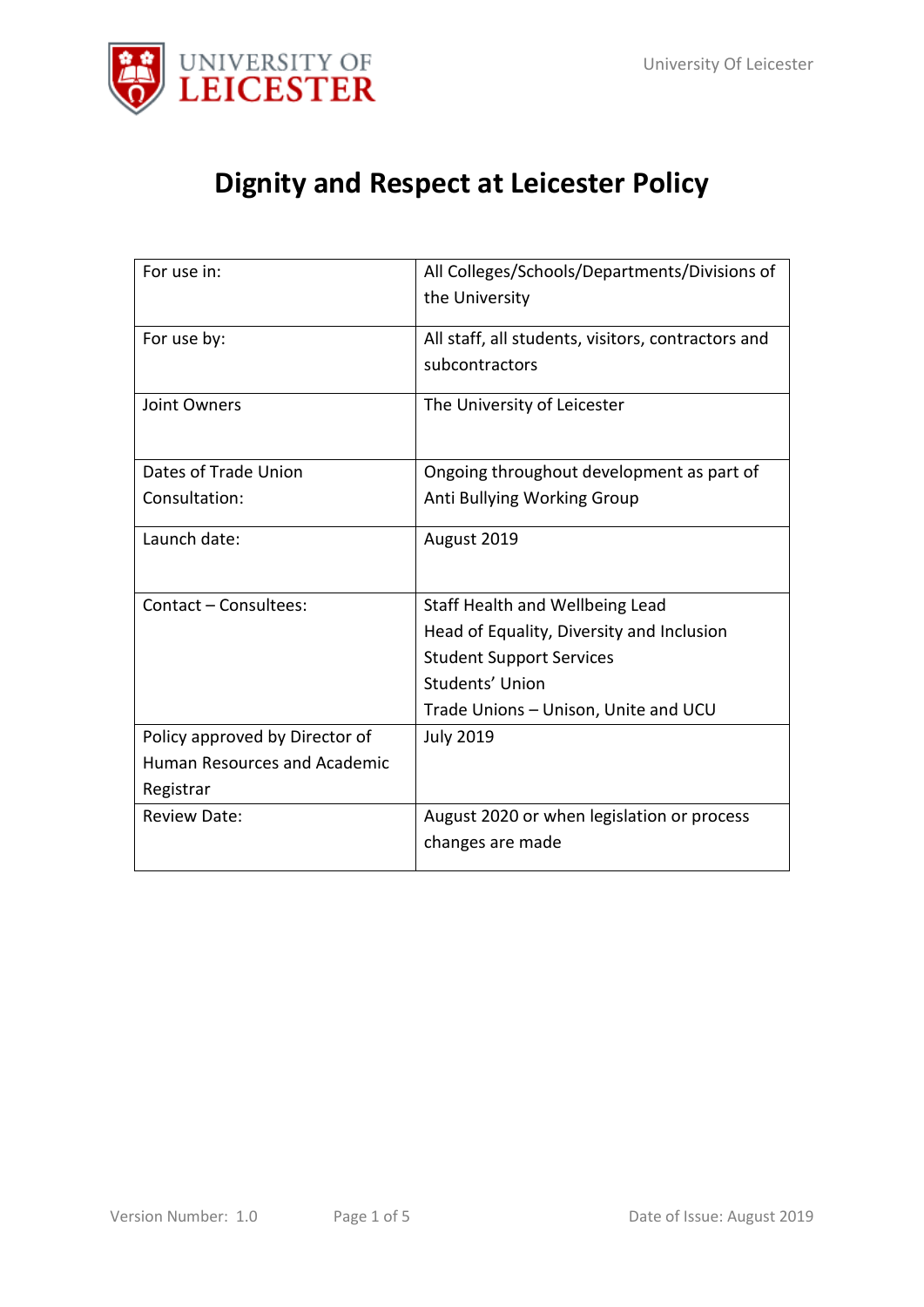

## **CONTENTS**

| $\mathbf{1}$   | 3 |
|----------------|---|
| 2              | 3 |
| 3              | 3 |
| 4              | 4 |
| 5              | 4 |
| 6              | 5 |
| $\overline{7}$ | 5 |
| 8              | 5 |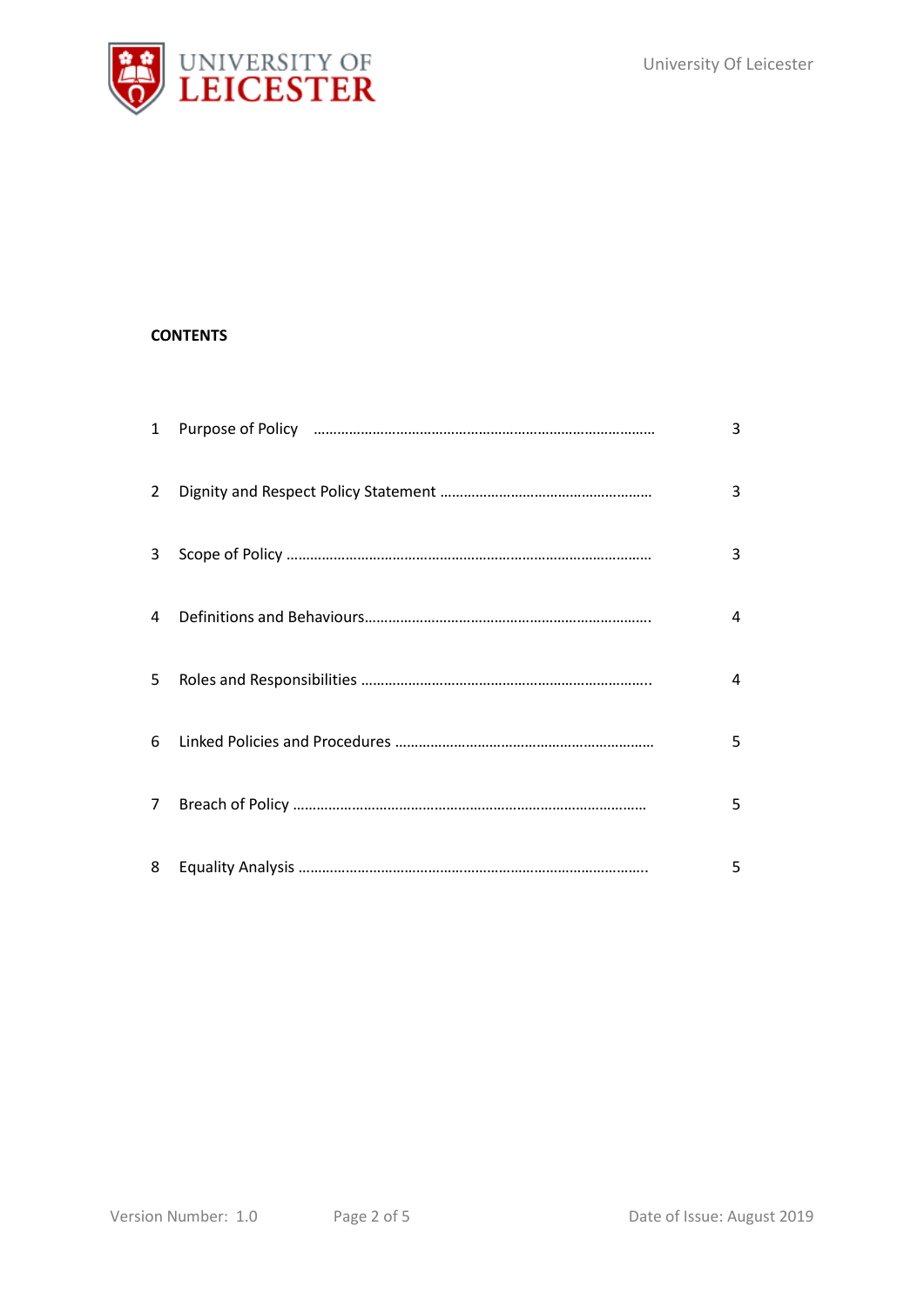

## **1. PURPOSE OF POLICY**

- 1.1. The purpose of the Dignity and Respect Policy at Leicester ('the Policy') is to:
	- Set out the University's legal obligations, ethical and moral responsibilities, duty of care and its commitment to an inclusive, respectful, positive and safe environment.
	- Positively contribute to maintaining the University community's health, safety and wellbeing.
	- Articulate the University's expectations regarding unacceptable interpersonal behaviours.
- 1.2. This policy has been informed by the relevant legislative framework, guidance and established best practice.

## **2. DIGNITY AND RESPECT POLICY STATEMENT**

- 2.1. The University is firmly committed to sustaining an inclusive learning, working and research environment characterised by respect and dignity, and free from harassment, bullying, abuse and discrimination as detailed in th[e Dignity and Respect at Leicester Definitions Document.](https://le.ac.uk/-/media/uol/docs/offices/edi/dignity-and-respect-at-leicester-definitions-document.pdf)
- 2.2. All members of the University community are expected to behave with respect and courtesy at all times, as these are the behaviours that demonstrate due regard for the feelings and rights of others, and in turn create an environment where dignity can be preserved and enhanced.
- 2.3. It is expected that each member of the University community will contribute to ensuring that the University of Leicester is a safe, welcoming and productive environment, where there is equality of opportunity and valuing of diversity, fostered in an environment of mutual respect and dignity.
- 2.4. Staff and students, when in positions of authority, have a particular responsibility for leading by example and guiding others to do the same.
- 2.5. Unacceptable behaviours of staff or students or third parties may ultimately lead to dismissal, termination of studies or termination of contractual arrangements, respectively, from the University.

#### **3. SCOPE OF POLICY**

- 3.1. The Policy applies to all students, staff and third parties including project partners, clients, contractors, sub-contractors or visitors to the University and to interactions between these groups of individuals.
- 3.2. For staff, the Policy applies to all employed staff and those contracted to work at, or for, the University, wherever they are located. This includes those with honorary contracts or 'Visitor' status and Visiting Professors and Fellows.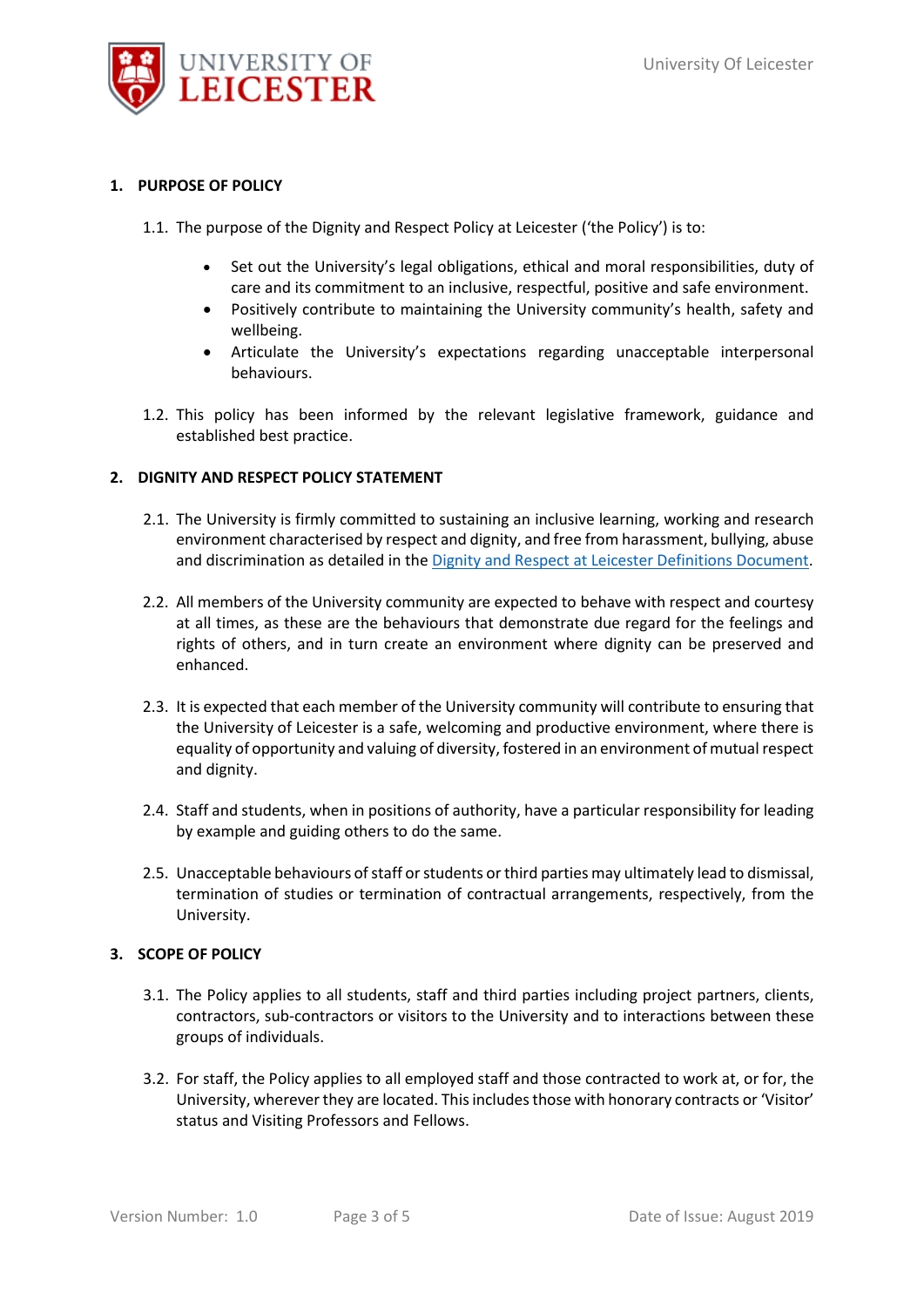

- 3.3. The Policy applies to all registered students of the University, from initial registration through to completion of their programme of study.
- 3.4. The Policy also applies to staff and student conduct on and off the University's premises, whether these are local, national or international and during all University-related activities. For students this includes periods of off-campus study and work experience.
- 3.5. The Policy is applicable during normal university hours and out of hours, as all staff and students are ambassadors of the University and their behaviours should reflect the ethos and values of the institution.
- 3.6. The principles of the Policy should be followed by any visitors, contractors and subcontractors, and it is the responsibility of the person or department engaging with external individuals or agencies to make them aware of the expectations of this policy.

## 4. **DEFINITIONS AND BEHAVIOURS**

- 4.1. There are some behaviours that are unacceptable which have a clear legal definition and have the ability to be dealt with under the relevant legal framework.
- 4.2. Reported behaviours that are perceived by an individual to be unacceptable will be managed under the relevant procedures.
- 4.3. Th[e Dignity and Respect at Leicester Definitions Document](https://le.ac.uk/-/media/uol/docs/offices/edi/dignity-and-respect-at-leicester-definitions-document.pdf) provides details and examples to inform your understanding of behaviours you may have experienced, that you have been accused of or that have been reported to you - and guide you in your next steps.

#### **5. ROLES AND RESPONSIBILITIES**

- 5.1. We all have a contribution to make in building and maintaining a culture of dignity and respect at the University.
- 5.2. The University Executive Board is responsible for:
	- Leading in creating, maintaining and demonstrating a positive, open culture in which the behaviours of respect, courtesy and valuing diversity are promoted and embedded.
	- Challenging inappropriate behavioural culture across all areas and levels of the University.
	- Supporting the mechanisms and resources in place for managing inappropriate behaviours.
- 5.3. Managers and academic leads are responsible for:
	- Setting and demonstrating appropriate standards that support positive behaviours.
	- Addressing incidents of unacceptable interpersonal behaviours of which they are aware.
	- Ensuring that students and staff are aware of the Policy and are signposted where necessary to help and advice available.
	- Responding sensitively and supportively to any student or member of staff who makes an allegation relating to unacceptable behaviour, providing clear advice on the procedure and timescales to be adopted by those making complaints and those against whom a complaint is made.